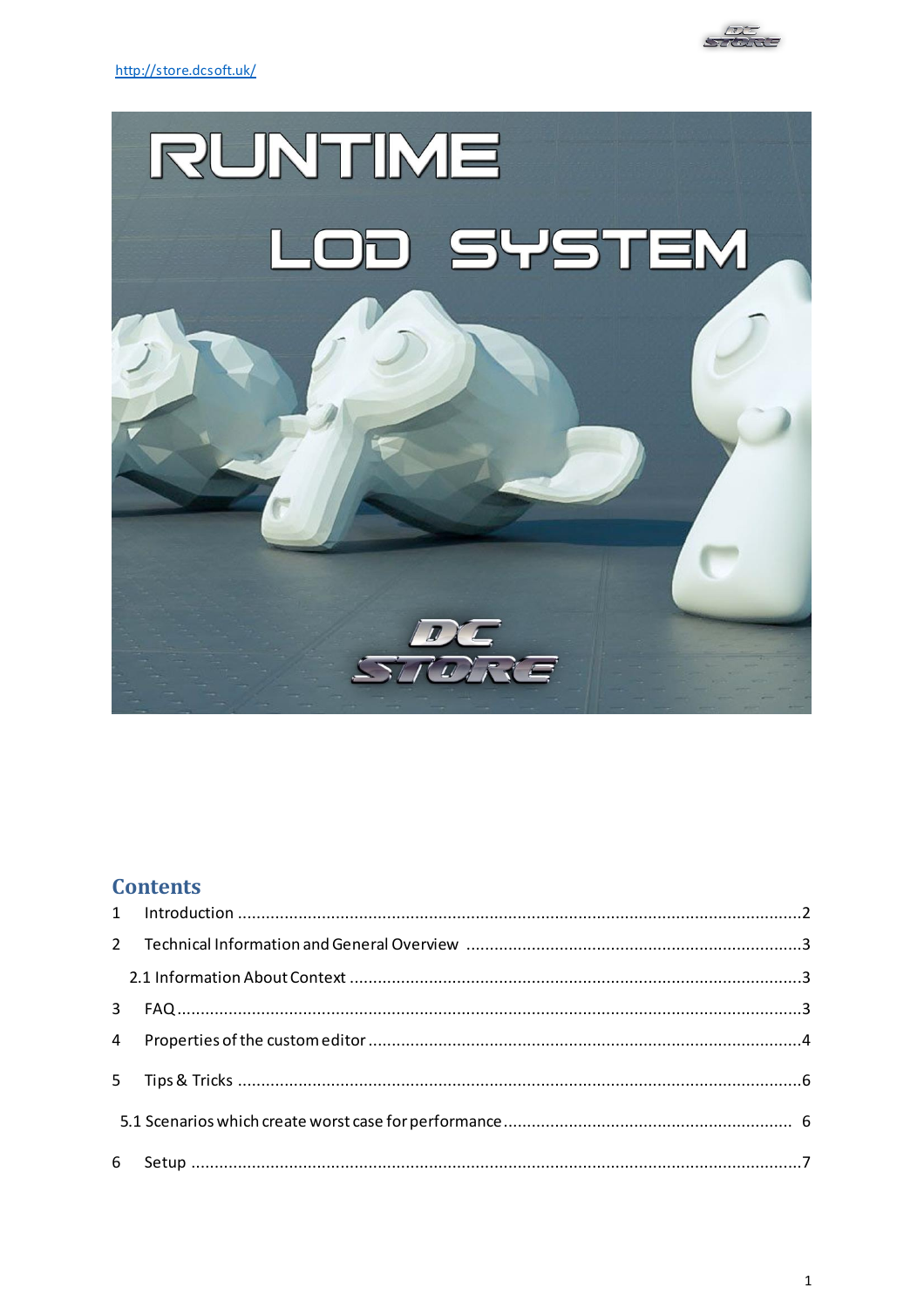

## <http://store.dcsoft.uk/> **1 Introduction**

<span id="page-1-0"></span>Runtime LOD System creates LOD's of objects at startup. To guarantee best performance caching system used to group meshes.

You can easily set the system using layers and tags. It creates the desired amount of LOD's at the run time for you with very low FPS impact.

You can even create LOD's of new instantiated objects at runtime. You can do this by automatically allowing Runtime LOD System handle this for you or you can implement with your own code.

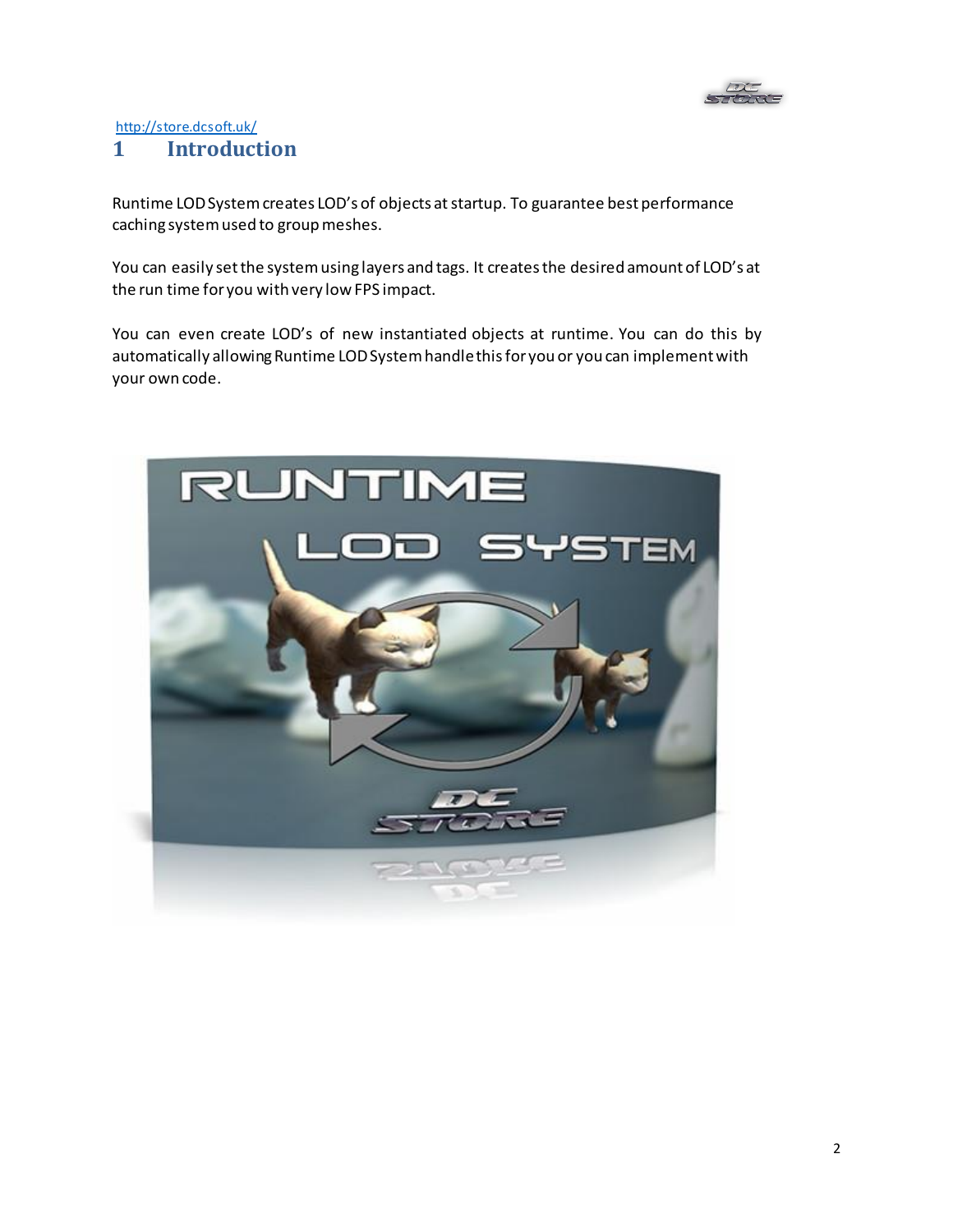

# **2 Technical Information and General Overview**

## **2.1 Information About Context :**

Due to their simplicity triangle meshes are used to represent surfaces in many applications. Since the number of triangles often goes beyond the capabilities of computer graphics hardware, a large variety of mesh simplification algorithms has been proposed in the last years.

In this product, it has been targeted performance of general purpose mesh reduction algorithms. The driving idea is to understand mesh reduction algorithms as a software extension to make more complex meshes accessible with limited hardware resources like mobile devices or gaining performance to more things simultaneously.

Presenting a mesh decimation scheme that fulfills these design goals and which has already been evaluated by several userfrom different application areas. We apply this algorithm to typical meshes to demonstrate its performance.

## **3 FAQ**

● Does this system handle gameobjectsinstantiated at runtime?

Not in first version. Next release will have this feature.

- Is there any caching mechanism for each mesh? Is caching an optional feature?
- No ,Runtime LOD effectively uses caching.
- Is there pooling in this system?

Yes ,Runtime LOD effectively uses pooling.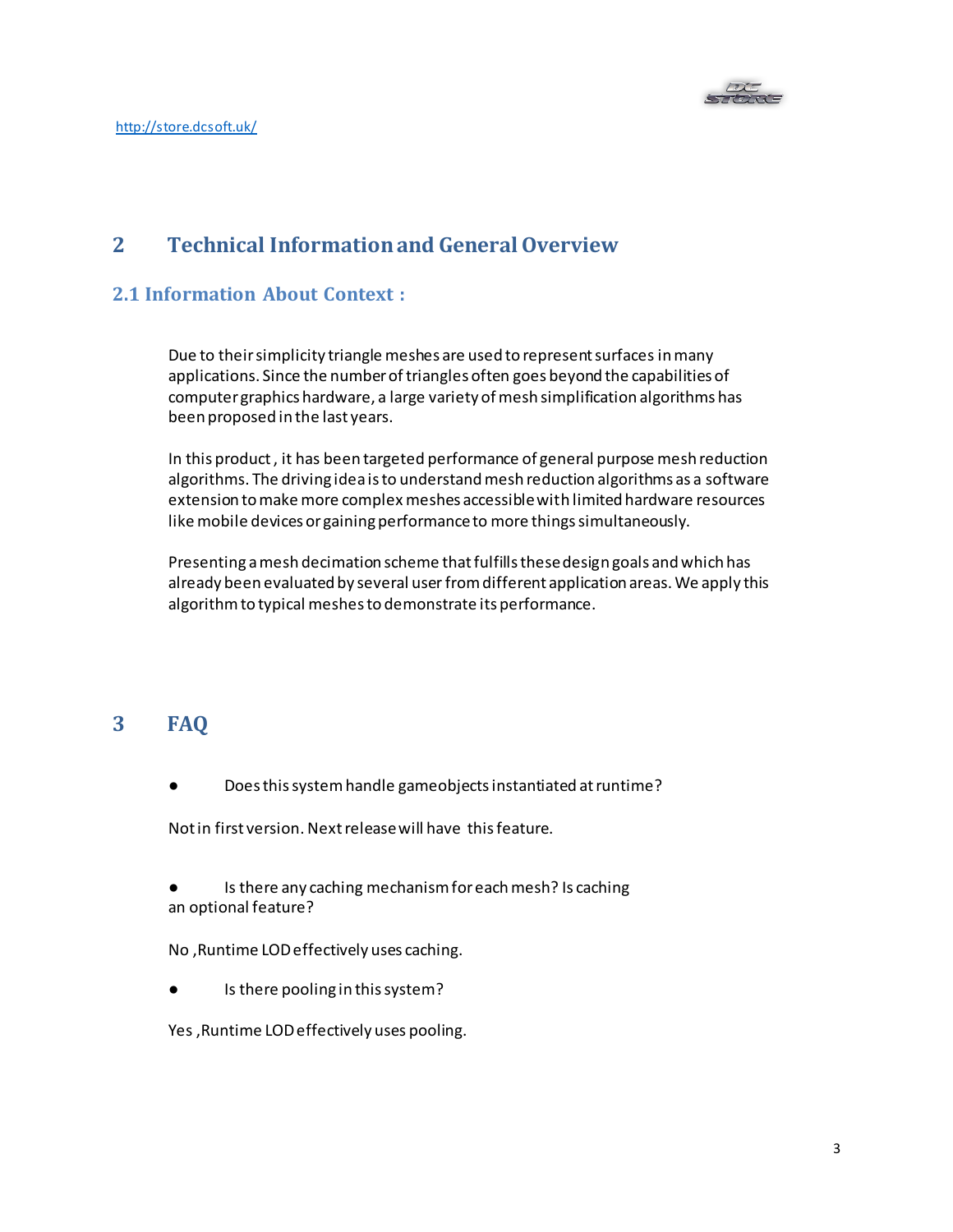

#### <http://store.dcsoft.uk/>

● What is the maximum thread count for Runtime LOD?

You can set as many as you can. Thread count should be proportional to distinct meshes in scene.

# **4 Properties of the custom editor**

Runtime LOD has a simple and easy to use custom editor. You can set the parameters and can find out the best matching combination for you.

| G ∨Runtime LOD Controller (Script) | RUNTIME<br>SYSTEM       |         |
|------------------------------------|-------------------------|---------|
| Gather With                        | <b>TAG</b>              |         |
| TAG                                | LOD                     |         |
| Generate Lod Around                | Main Camera (Transform) | $\odot$ |
| Disable Far Renderers              | J                       |         |
| Far Distance                       |                         |         |
| Lod Count                          | 8                       |         |
| Thread Count                       | 1                       |         |
| Decimate Threshold                 |                         | 0.2     |
| Decimate Iteration Thresh          |                         | 0.4     |
| Runtime Objects                    |                         |         |
| Distance Between LOD's             | 10                      |         |

#### **4.1 Gather With :**

You can gather meshes in scene using tags and layers or you can use the system with all existing meshes.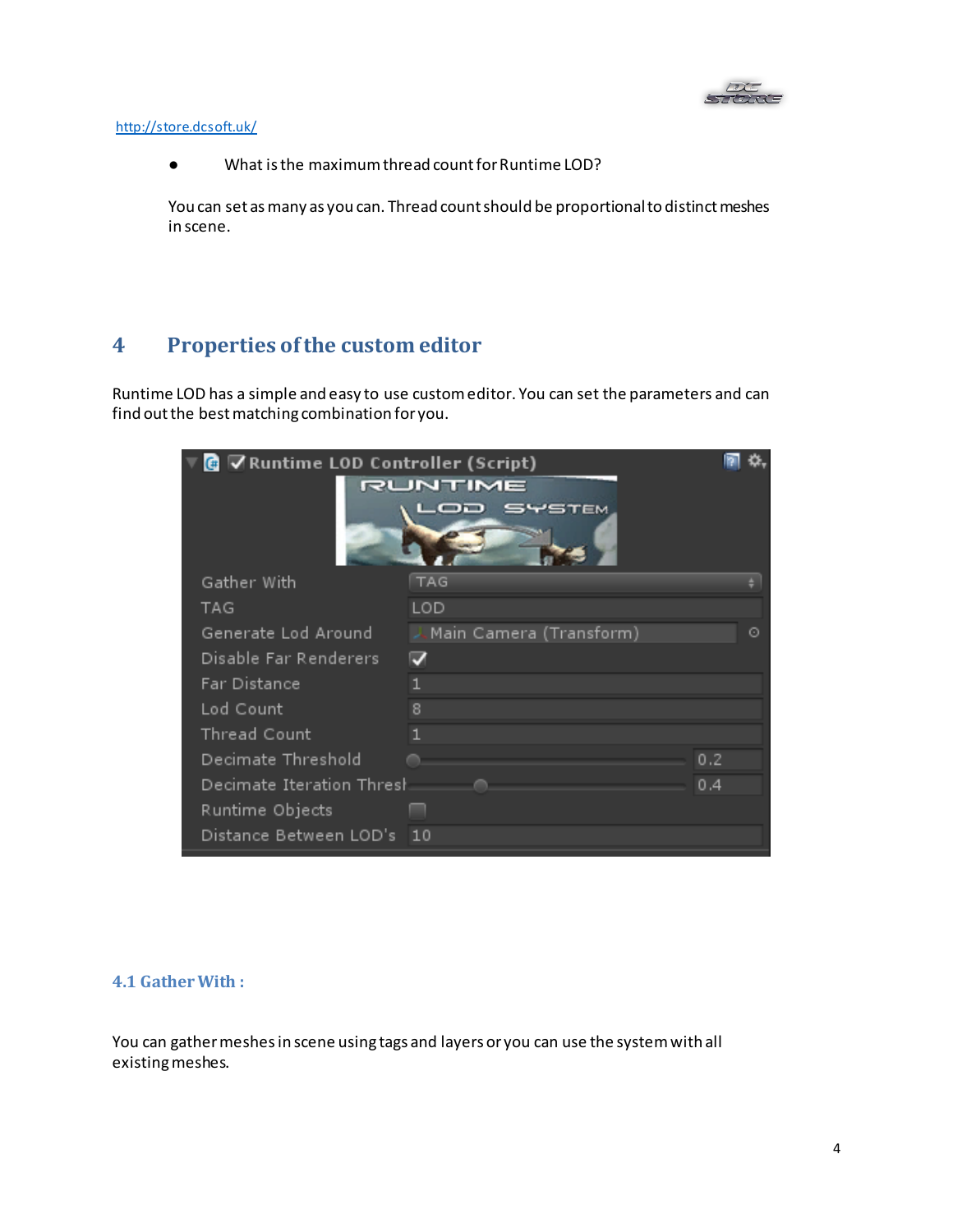

#### <http://store.dcsoft.uk/>

#### If Layer is selected don't forget to change the ''LAYER'' field.



#### If Tag is selected don't forget to change the 'TAG field.

| Gather With | <b>TAG</b> |  |
|-------------|------------|--|
| TAG.        | LOD        |  |

#### **4.2 Generate Lod Around**

You need to assign your camera. This is actually the center of the Lod System.

#### **4.3 LOD Count:**

LOD Count stands for allowed number of LOD's .

#### **4.4 ThreadCount:**

You can set thread count as many as you want. 4 threads will be easily handling 12 different meshesin scene.

#### **4.5 Decimate Threshold:**

This is strength of decimation in each LOD's. Needs to be lower values.

#### **4.6 Decimate Iteration Threshold:**

Defines how hard difference between LOD's.

#### **4.7 Distance Between LODS:**

The distance between LOD layers. Meshes far away from this distance will be switched to different lods.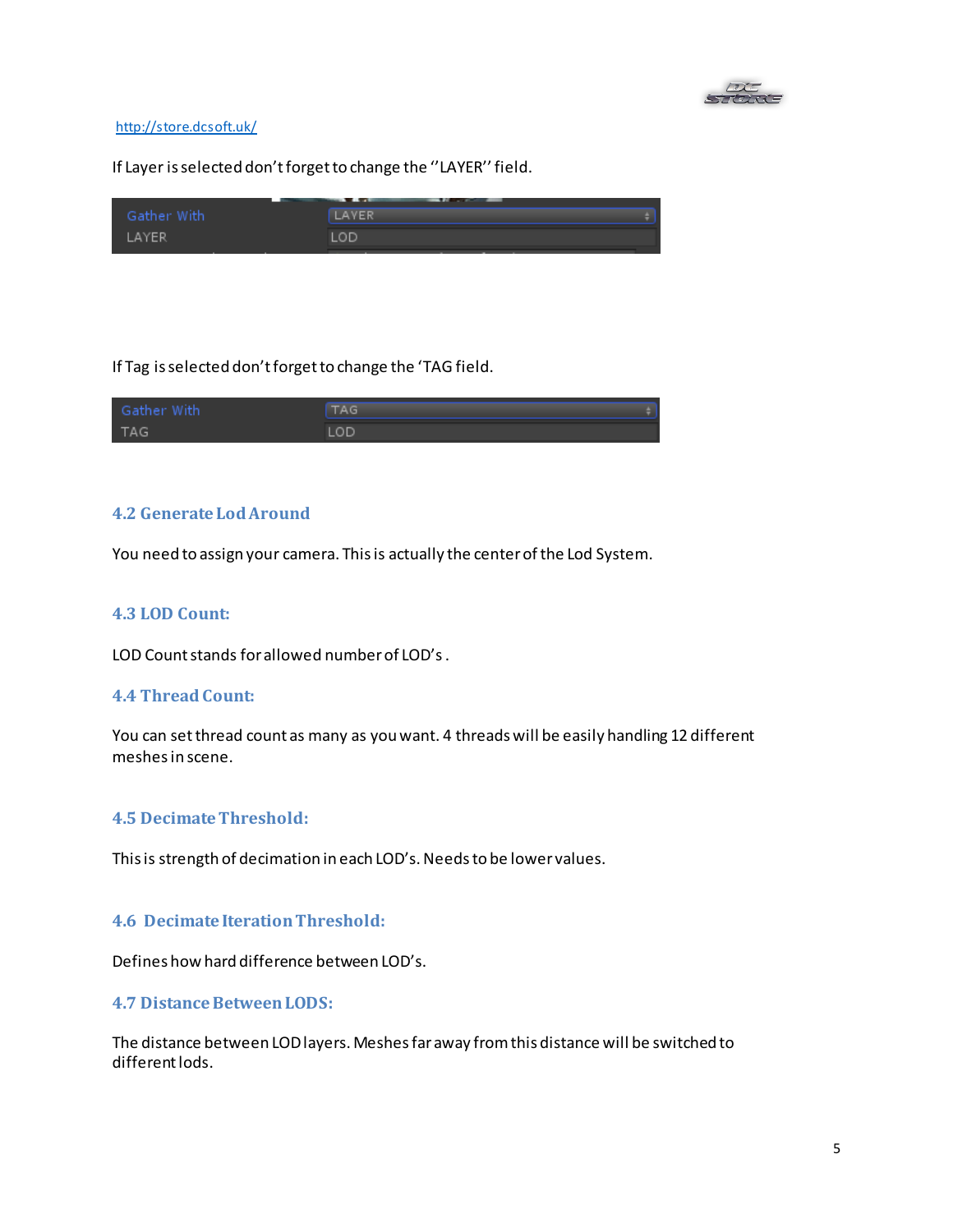

<http://store.dcsoft.uk/>

# **5 TIPS & TRICKS**

### **5.1 Scenarios which createworst case for performance:**

If you are experiencing fps drops you need get rid of this combination or subsets of this combination.

Try to play around the values of the following properties. You may have :

- ➔ Distance is LOW.
- **→** Thread Count is LOW.
- ➔ Distance Between LOD's LOW.

Please check the below image which uses the maximum hardware resources which Is considered as bad practice.

| Runtime LOD Controller (Script)<br>$\left  \mathbf{H} \right $ | <b>RUNTIME</b><br>SYSTEM<br>$  -$ |         |
|----------------------------------------------------------------|-----------------------------------|---------|
| Gather With                                                    | <b>TAG</b>                        |         |
| TAG                                                            | LOD                               |         |
| Generate Lod Around                                            | Main Camera (Transform)           | $\odot$ |
| Disable Far Renderers                                          | ⊽                                 |         |
| Far Distance                                                   | $\mathbf{1}$                      |         |
| Lod Count                                                      | 8                                 |         |
| Thread Count                                                   | 1                                 |         |
| Decimate Threshold                                             |                                   | 0.2     |
| Decimate Iteration Thresh                                      |                                   | 0.4     |
| Runtime Objects                                                |                                   |         |
| Distance Between LOD's                                         | 10                                |         |